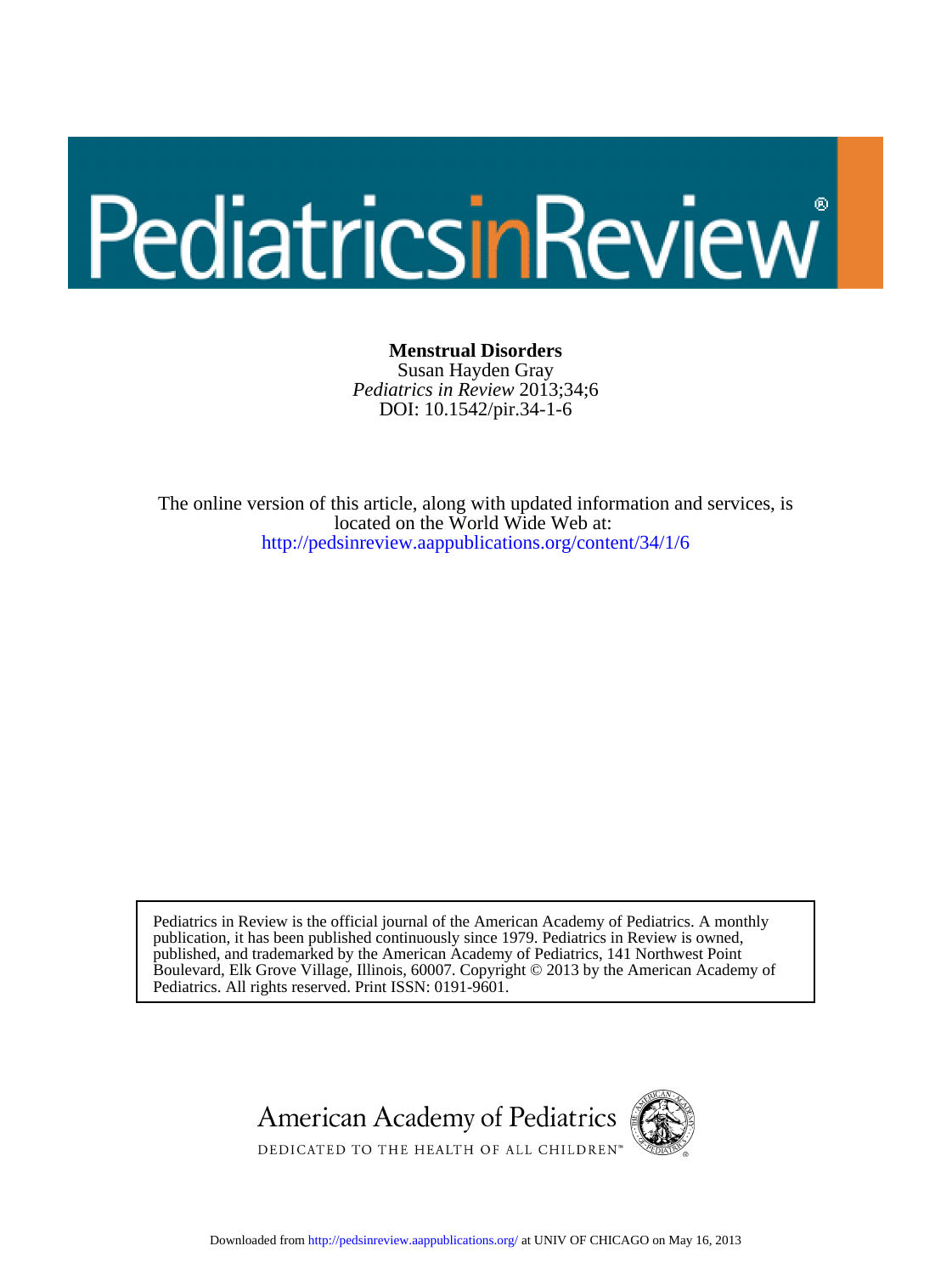# Menstrual Disorders

Susan Hayden Gray, MD\*

Author Disclosure Dr Gray has disclosed no financial relationships relevant to this article. This commentary does contain a discussion of an unapproved/ investigative use of a commercial product/ device.

# Practice Gap

- 1. Dysmenorrhea, amenorrhea, and abnormal vaginal bleeding affect the majority of adolescent females, impacting quality of life and school attendance. Patient-centered adolescent care should include searching for, assessing, and managing menstrual concerns.
- 2. Polycystic ovary syndrome (PCOS) is the most common endocrinopathy in young adult women, and pediatricians should recognize, monitor, educate, and manage their patients who fit the medical profile for PCOS based on any/all of the three sets of diagnostic criteria.

# Objectives After reading this article, readers should be able to:

- 1. Define primary and secondary amenorrhea and list the differential diagnosis for each.
- 2. Recognize the importance of a sensitive urine pregnancy test early in the evaluation of menstrual disorders, regardless of stated sexual history.
- 3. Know that polycystic ovary syndrome is a common cause of secondary amenorrhea in adolescents and may present with oligomenorrhea or abnormal uterine bleeding.
- 4. Recognize that eating disordered behaviors are a common cause of secondary amenorrhea and irregular bleeding, and treatment of the eating disordered behavior is the best recommendation to ensure resumption of regular menses and long-term bone health.
- 5. Know the differential diagnosis of abnormal uterine bleeding and describe the preferred treatment, recognizing the central importance of iron replacement.
- 6. Understand the prevalence of primary dysmenorrhea and its role in causing recurrent school absence in young women, and describe its evaluation and management.
- 7. Understand the need for discussion of menstrual and reproductive health with young women who have special health-care needs and their families.

The onset of menstruation in young women is a milestone with personal, cultural, and medical ramifications. Menarche heralds the onset of fertility, which can be cause for both

# Abbreviations:

| AIS:  | androgen insensitivity syndrome            |
|-------|--------------------------------------------|
|       | DHEAS: dehyroepiandrosterone-sulfate       |
| FSH:  | follicle stimulating hormone               |
| GnRH: | gonadotropin-releasing hormone             |
| IUD:  | intrauterine device                        |
| LH:   | luteinizing hormone                        |
| MRKH: | Mayer-Rokitansky-Küster-Hauser syndrome    |
|       | NSAID: nonsteroidal anti-inflammatory drug |
| OCP:  | oral contraceptive                         |
| PCOS: | polycystic ovary syndrome                  |
| TSH:  | thyroid stimulating hormone                |

celebration and trepidation for the patient, her family, and clinicians. It behooves both general and specialist pediatricians to be comfortable discussing what is normal and what is not normal about menstruation. Young women who have special health-care needs and their families deserve particular attention. Both the American Academy of Pediatrics and the American College of Obstetricians and Gynecologists encourage pediatricians to think of menstruation as a "vital sign" for women.  $(1)(2)$  Irregular, absent, or overly painful periods should be evaluated, closely monitored, and managed proactively.

# Patient-Centered Care of Menstrual Disorders

In both the evaluation and treatment of menstrual disorders, it is critical to keep in mind the patient's perspective on her symptoms. It is extremely valuable to hear from the patient

\*Clinical Instructor in Pediatrics, Harvard Medical School; Attending Physician, Division of Adolescent and Young Adult Medicine, Boston Children's Hospital, Boston, MA.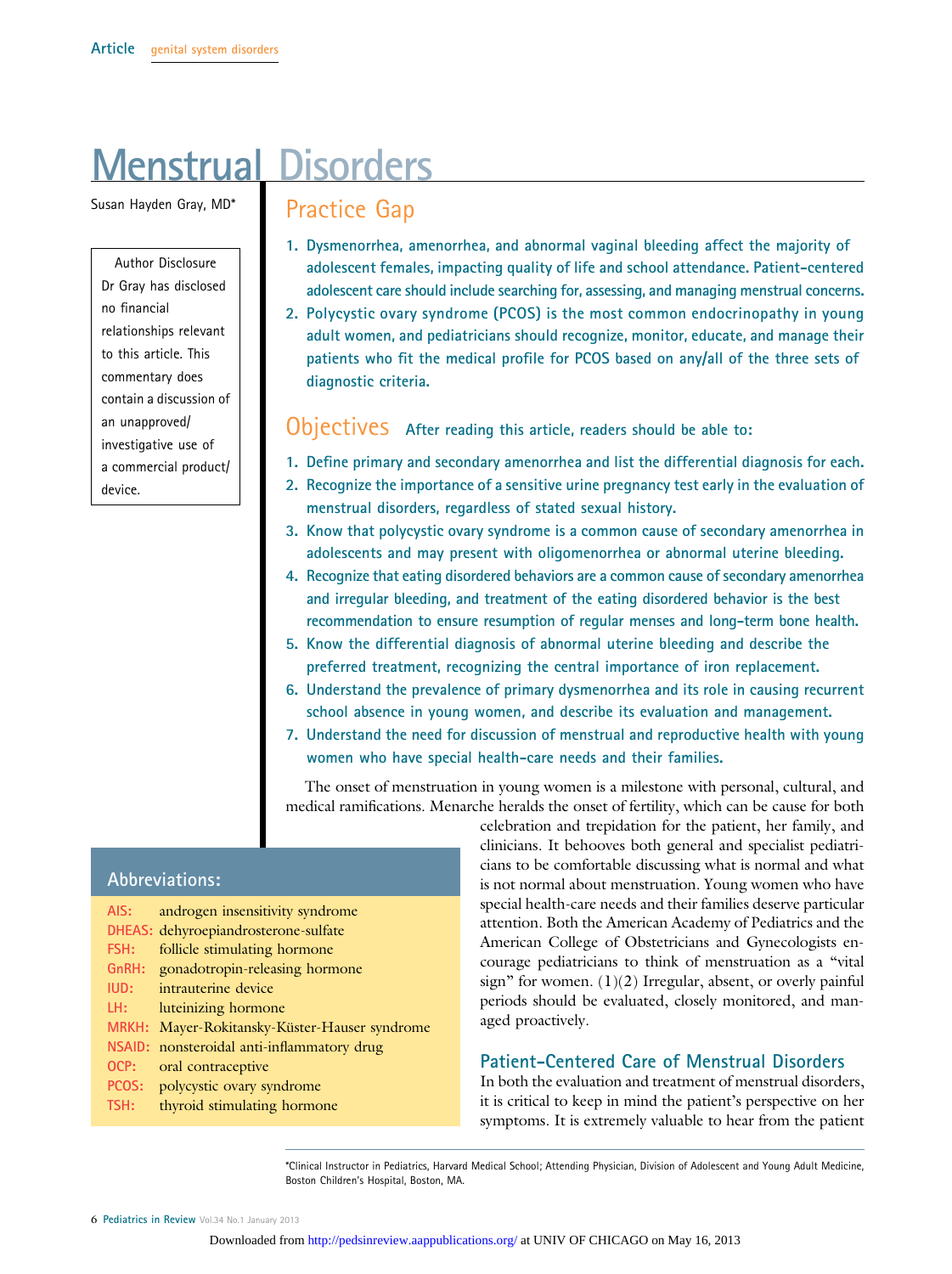what her expectations of menses are, and where she has derived these expectations. In conditions ranging from polycystic ovary syndrome (PCOS) to endometriosis, the patient's quality of life has been shown to be much more strongly linked to her own perception of her symptoms than to her doctors' assessment of their severity. Periods perceived as heavy, painful, or abnormal can be a significant cause of school absence and decreased work productivity. What many patients and families desire as much as relief from menses or menstrual pain is predictability. Setting realistic expectations from the onset of medical treatment goes a long way in improving quality of life.

The presence of menses can be a challenge to the families of young women who have special health-care needs, and particular sensitivity is warranted. The onset of menstruation may raise what can be uncomfortable questions about fertility and sexual activity (voluntary or otherwise) for the families of these young women. Patients and families appreciate and deserve the opportunity to talk openly about these subjects.

# Epidemiology/Normal Menses

The median age of menarche in the United States is 12.4 years, with African-American girls experiencing menarche slightly earlier on average than non-Hispanic white and Mexican-American girls, as determined in the third National Health and Nutrition Evaluation Survey. (3) The usual sequence of events leading up to menarche includes thelarche (Tanner [sexual maturation rating] stage 2 breast development) at a median age of 10.2 years and pubarche (Tanner stage 2 pubic hair) at a median age of 11.6 years, but recent studies have revealed that girls are developing breasts and pubic hair earlier than in past generations although the age of menarche has remained more constant. (4) Some girls, particularly African-American girls, may experience pubarche before thelarche. Early pubarche, especially accompanied by obesity and insulin resistance, is associated with later development of PCOS.

The definition of precocious puberty remains controversial because of mixed data about how ethnicity and adiposity affect development. Generally, the presence of breast development or pubic hair before age 8 years is considered precocious, although girls whose BMI is greater than 85% or who are African-American or Mexican-American may have earlier development. In one study, 27% of African-American girls had signs of pubertal development at age 7 years, compared with 7% of white girls. (5) Menarche occurring after age 14.1 years occurs in only 5% of girls in the United States; the definition of primary amenorrhea is failure to achieve menarche by age 15 years. Failure to progress from thelarche to menarche within 3 years is also cause for concern.

It was thought previously that hypothalamic axis immaturity in the first gynecologic year was common, and therefore menstrual irregularity was to be expected. More current data indicate that even in the first gynecologic year, amenorrhea for more than 3 months is uncommon in healthy girls in the United States and should be investigated if there are other issues apparent, or if the pattern persists into the second year. A normal menstrual cycle (counting from the first day of one menstrual period to the first day of menses of the next cycle) is 21 to 35 days in adults but has a slightly wider range of normal in adolescents during the first 2 years after menarche. A normal period lasts from 3 to 7 days. Bleeding lasting 8 or more days is considered prolonged.

## Review of Menstrual Physiology

The menstrual cycle is divided commonly into three phases: follicular (proliferative), ovulation, and luteal (secretory) (Figure). The follicular phase may vary in length, but the luteal phase is 14 days during normal ovulatory cycles. Ovulation is the event that defines regular cycles and triggers the prostaglandin cascade, which is associated with primary dysmenorrhea.

Gonadotropin-releasing hormone (GnRH) secretion in the hypothalamus is pulsatile and stimulates the pituitary gland to secrete luteinizing hormone (LH) and follicle stimulating hormone (FSH), which stimulates follicle growth in the ovary. A dominant follicle in the ovary secretes increasing amounts of estrogen, which causes the endometrial lining to proliferate. A feedback loop develops in which increasing amounts of estrogen result in decreasing LH and FSH levels; but above a certain estrogen level, the negative feedback is reversed and LH release from the pituitary is stimulated. This "LH surge" triggers ovulation.

After ovulation, the remaining follicular cells in the ovary luteinize and become the corpus luteum. This corpus luteum secretes estrogen and progesterone, which has the effect of stabilizing the endometrium and causing differentiation into glandular tissue to produce the spongy lining needed for implantation of a fertilized ovum. If fertilization and implantation do not occur, human chorionic gonadotropin is not produced, and the corpus luteum involutes. The withdrawal of progesterone (and estrogen) levels derived from the corpus luteum is the trigger for the shedding of the endometrial lining, or menses. In anovulatory girls, menstrual periods occur from a proliferative endometrium because of waxing and waning of estrogen levels.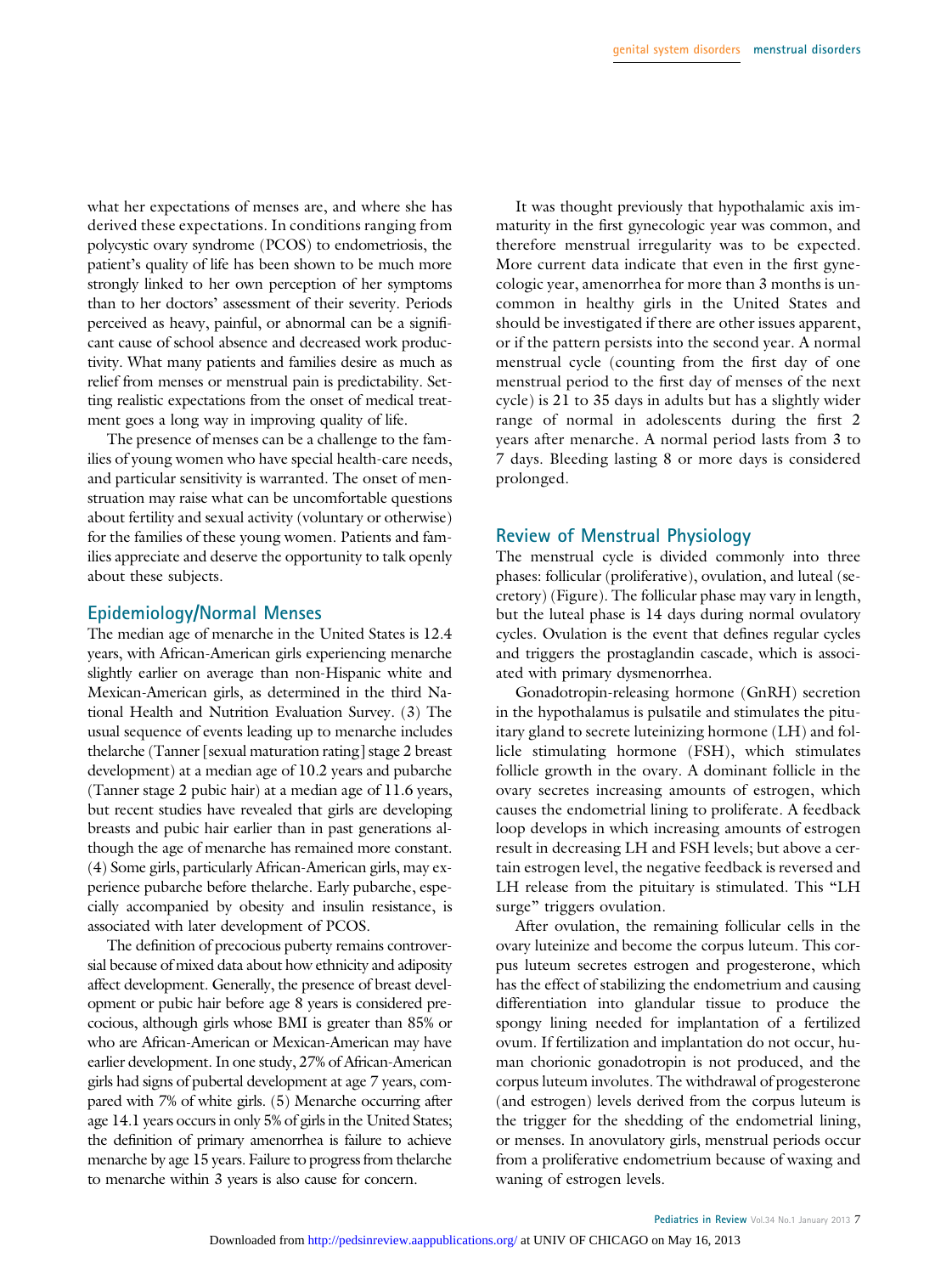

Figure. The normal menstrual cycle, with relationship among levels of gonadotropins, physiologic activity in the ovary, levels of ovarian steroids, and changes in the endometrium. Reprinted with permission from Braverman PK, Sondheimer SJ. Menstrual disorders. Pediatr Rev. 1997;18(1):18.

# Amenorrhea

Primary amenorrhea is clinically defined as the lack of menses by the age of 15 years or by more than 3 years after the onset of secondary sexual development. Lack of any secondary sexual characteristics by age 13 years also is abnormal and should be investigated. Secondary amenorrhea is defined as 3 months of amenorrhea after the achievement of menarche. Underlying conditions may overlap in primary and secondary amenorrhea (Table 1). Careful history and physical examination are crucial to diagnosis. It cannot be overstated, however, that a sensitive pregnancy test must be part of the initial evaluation of any patient with amenorrhea, regardless of the reported sexual history. Besides pregnancy, disordered

eating patterns and weight changes are among the most common reasons for amenorrhea. Review of a growth chart is important in considering the possible causes.

The differential diagnosis of primary amenorrhea includes genital tract abnormalities, as well as endocrine causes (which also may cause secondary amenorrhea), including hypothalamic/pituitary, ovarian, thyroid, or adrenal abnormalities. The assessment of the patient should include a detailed history and physical examination, laboratory testing, and radiologic imaging in some cases.

The patient and parent should be asked about a past medical history of chronic illness, tempo of any pubertal development, weight gain or loss, exercise habits, and stressors. Family history should focus on any potential endocrine disorders in first-order relatives, including thyroid disease, diabetes, PCOS, and infertility. The parent should be asked also about any family history of constitutional delay of menses. Sexual history should be obtained confidentially, because pregnancy is a rare but possible cause of primary amenorrhea and the most common cause of secondary amenorrhea.

Social stressors may contribute to primary or secondary amenorrhea, and asking about academic pressure, family conflict, mood disorders, body image, and eating behaviors is important. Clinicians should ask about history of medication use, including any antipsychotic medication, contraceptive use (adolescents often forget or deny use unless asked specifically), and illicit drug use. The review of systems should include discussion of acne or unwanted hair growth, weight changes, mood changes, disordered eating attitudes and behavior, change in bowel habits, abdominal pain, headaches, visual changes, galactorrhea, and vaginal discharge.

The review of a growth chart identifies patients who are overweight or underweight for height. Girls who are overweight for height and not growing appropriately are more likely to have an endocrinopathy (hypothyroidism, Cushing syndrome), whereas patients underweight for height may have a deficit of calories (eating disorder or bowel disease such as inflammatory bowel disease or celiac disease).

The patient who has exceptionally short stature (final height predicted to be less than 5 ft in the patient who has normal parental heights), with or without other features such as webbed neck, widely spaced nipples, shield chest, and high arched palate, and primary amenorrhea raises concerns about Turner syndrome (45,X) or mosaicism  $(46, XX/45, X)$ . Consultation with a geneticist or endocrinologist may be warranted.

Physical examination should include assessment of height, weight, and BMI in addition to routine vital signs. The clinician should examine the patient's skin thoroughly. Peripheral visual fields should be checked by confrontation and the fundi examined. The clinician should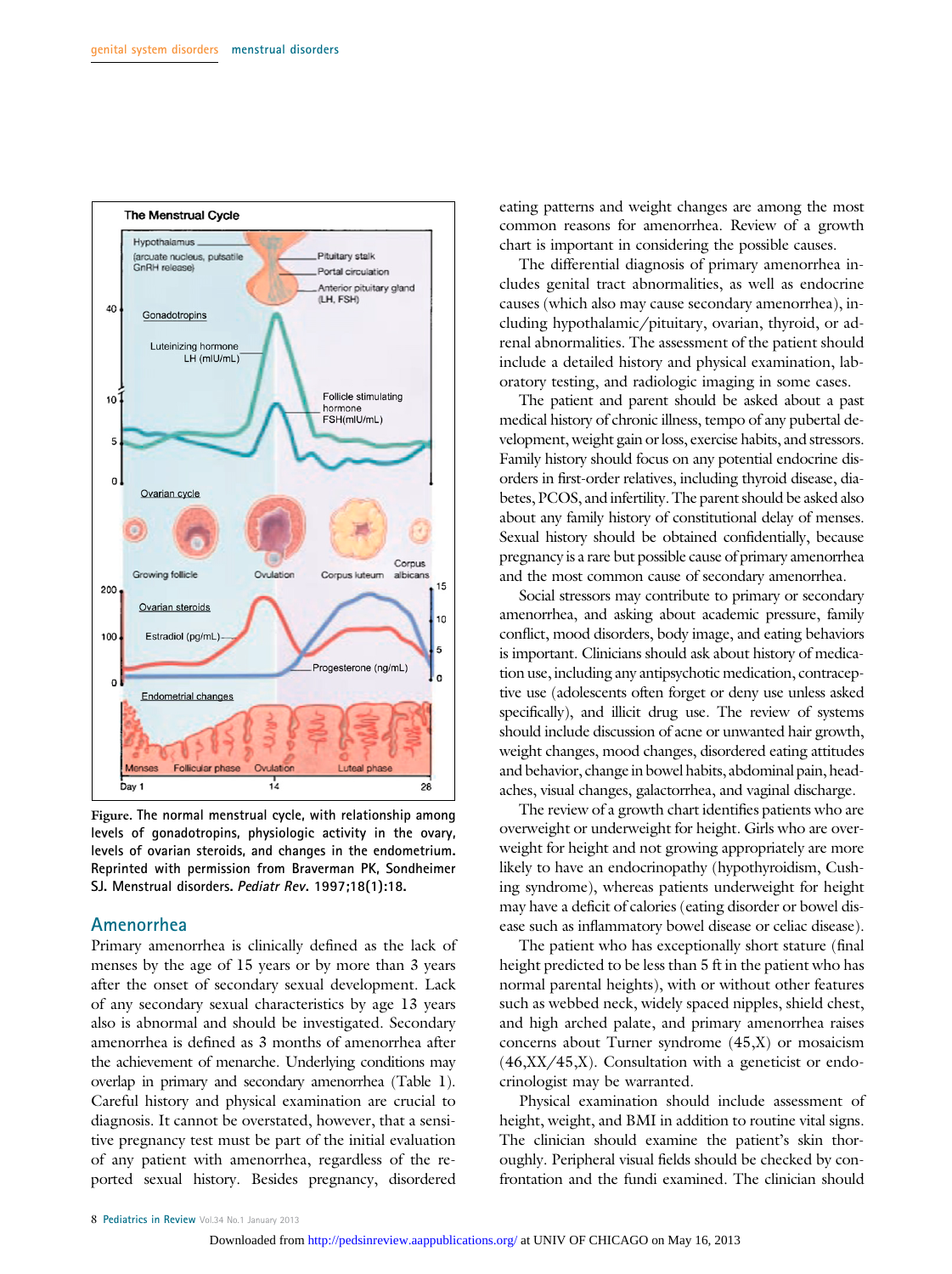# Table 1. Differential Diagnosis of Amenorrhea

|                                                                                                                 | Primary Amenorrhea                                                                                                                                                                                                                                                                                                                                                                 | Secondary Amenorrhea                                                                                                                                                                                                                                                 |  |  |
|-----------------------------------------------------------------------------------------------------------------|------------------------------------------------------------------------------------------------------------------------------------------------------------------------------------------------------------------------------------------------------------------------------------------------------------------------------------------------------------------------------------|----------------------------------------------------------------------------------------------------------------------------------------------------------------------------------------------------------------------------------------------------------------------|--|--|
| Central (hypothalamus/pituitary;<br>hypogonadotropic hypogonadism<br>with low FSH)                              | Constitutional delay <sup>a</sup><br>Chronic illness <sup>a</sup><br><b>Functional hypothalamic</b><br>amenorrhea <sup>a</sup><br>Kallmann syndrome<br>Laurence-Moon-Biedl and<br>Prader-Willi syndromes<br>Tumors (craniopharyngioma<br>and prolactinoma)<br>Infiltration (hemochromatosis)<br><b>Infarction</b><br>latrogenic (radiation, surgery)<br>Congenital hypopituitarism | Functional hypothalamic <sup>a</sup><br>amenorrhea<br><b>Chronic illness</b><br>Tumors (prolactinoma)                                                                                                                                                                |  |  |
| Ovarian (hypergonadotropic<br>hypogonadism with high FSH)                                                       | Turner syndrome <sup>a</sup><br>Gonadal dysgenesis<br>Primary ovarian insufficiency<br><b>Oophoritis</b><br>Galactosemia<br>Tumor<br>Radiation, chemotherapy                                                                                                                                                                                                                       | Primary ovarian insufficiency<br><b>Oophoritis</b><br>Radiation, chemotherapy                                                                                                                                                                                        |  |  |
| <b>Genital outflow tract</b>                                                                                    | Imperforate hymen <sup>a</sup><br><b>MRKH</b> <sup>a</sup><br>Transverse vaginal septum<br>Vaginal agenesis<br>Androgen insensitivity<br><b>Intersex disorders</b>                                                                                                                                                                                                                 | Uterine synechiae (Asherman<br>syndrome)                                                                                                                                                                                                                             |  |  |
| Other                                                                                                           | Pregnancy<br><b>PCOS (uncommon)</b><br><b>Thyroid disease</b><br><b>Cushing syndrome</b><br><b>Addison disease</b>                                                                                                                                                                                                                                                                 | Pregnancy <sup>a</sup><br><b>PCOS<sup>a</sup></b><br>Contraceptive use<br>Hyperprolactinemia due to<br>medication or illicit drug use<br><b>Thyroid disease</b><br>Late-onset congenital adrenal<br>hyperplasia<br><b>Cushing syndrome</b><br><b>Addison disease</b> |  |  |
| <sup>a</sup> Most common diagnosis in each category; the other diagnoses are not listed in order of prevalence. |                                                                                                                                                                                                                                                                                                                                                                                    |                                                                                                                                                                                                                                                                      |  |  |

test for, or at least ask about, the presence of smell (anosmia is associated with Kallmann syndrome). The thyroid gland should be palpated for enlargement. Tanner staging should be recorded and tracked over time, and breast examination should verify whether there is any galactorrhea. Abdominal palpation should be performed to detect constipation or the presence of any masses.

An external genital evaluation should be performed to detect clitoromegaly (clitoral glans wider than 0.5 cm) and patency of the introitus. All that is necessary for an internal examination in virginal patients may be passage of a saline moistened cotton-tip swab to assess the depth of the vagina (7–8 cm is average for a postpubertal young woman). If there is any question of an anatomic abnormality, pelvic ultrasonography should be performed at a center experienced with prepubertal patients.

# Genital Outflow Tract Anomalies

The range of congenital abnormalities includes external anomalies such as imperforate hymen and transverse vaginal septum with normal müllerian structures, as well as müllerian anomalies such as uterine and vaginal agenesis. Appropriate and consistent visual examination of the vaginal introitus in the newborn and at health maintenance visits should prevent the late diagnosis of imperforate hymen. Early detection can help avoid the "classic"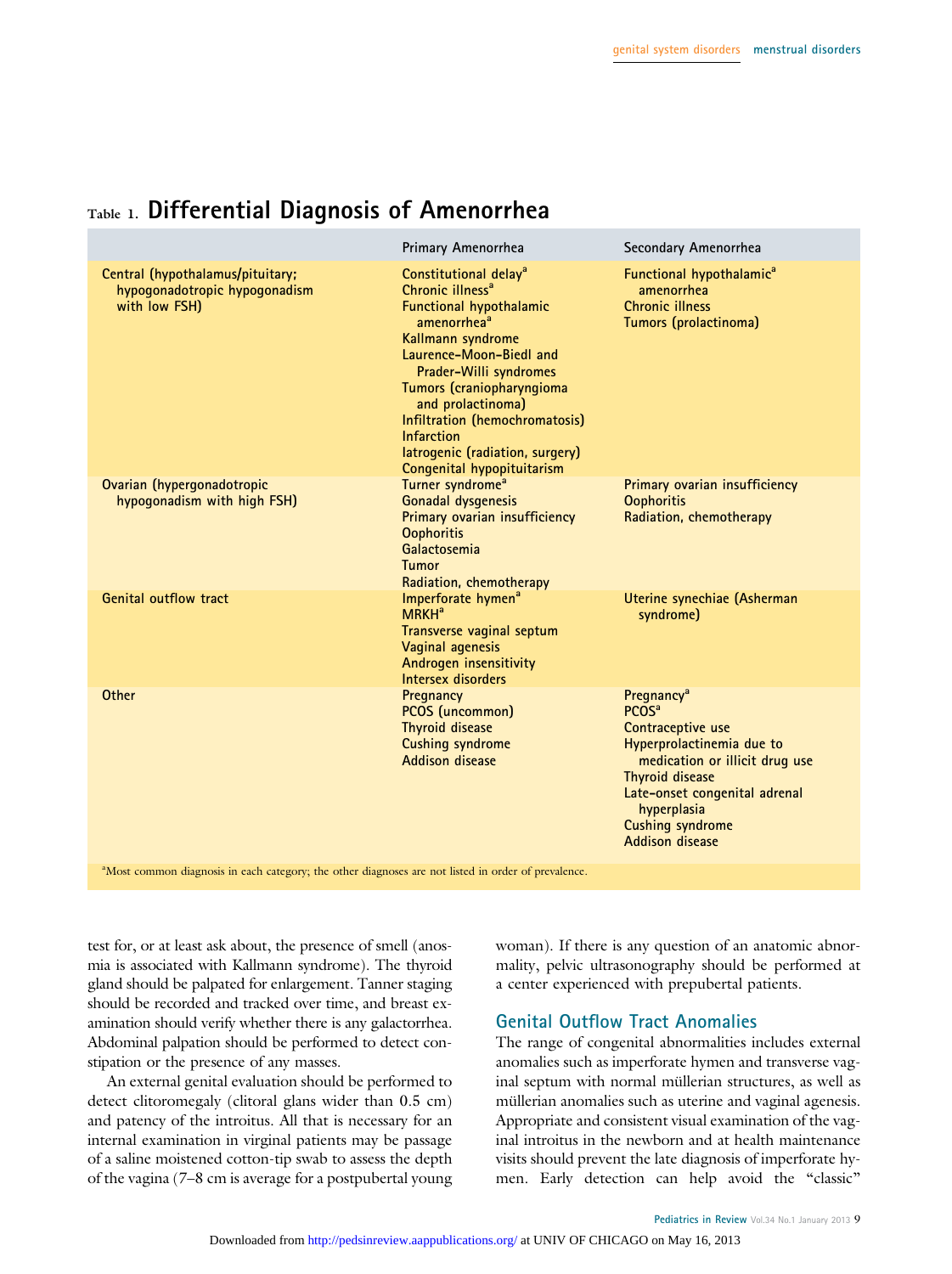presentation of imperforate hymen in a postpubertal young woman: cyclic abdominal pain, midline abdominal mass, and purplish bulging seen at the introitus of the vagina (a hematocolpos, which may be remarkably large). Such late-found cases require gynecologic intervention in an operating room or controlled setting, as opposed to a simpler procedure when the patient is diagnosed as a newborn.

Transverse vaginal septum presents similarly but may be harder to identify because the external examination may appear normal. A swab cannot be passed a normal length in the presence of a low transverse septum, but a high septum may not be detected without direct visualization or pelvic imaging.

Vaginal agenesis rarely occurs as an isolated finding and usually is associated with other müllerian anomalies. Mayer-Rokitansky-Küster-Hauser syndrome (MRKH) includes vaginal agenesis and, usually, uterine and fallopian tube agenesis as well. On external examination, the vaginal opening ends in a blind pouch. Girls with MRKH go through puberty at the usual tempo because they have normal ovaries, but they do not attain menarche. Because they have normal ovaries, they can have children by oocyte retrieval, fertilization of the egg in vitro, and a gestational carrier.

Young women born with androgen insensitivity syndrome (AIS) are genetically males (46,XY), but their androgen receptors do not respond to testosterone in the usual way. They have serum levels of testosterone comparable with adolescent males, but do not have body hair and do have breast development due to peripheral aromatization to estrogen. Because they are 46,XY, they possess müllerian inhibitory substance, which inhibits formation of the uterus and vagina. Although they have female-appearing external genitalia, they possess testes, which most patients elect to have surgically removed after puberty because of the increased risk of cancer. There are rare, partial forms of AIS in which female patients present as somewhat virilized.

Patients with vaginal agenesis are able to create a vagina with the use of manual dilators with expert coaching and education. The young woman must be able to choose whether she wants to and, if so, at which age she wishes to begin. Although there are surgical procedures such as bowel vaginas and other complex approaches, the drawbacks are excess vaginal discharge and the need for ongoing dilatation. Online resources and support groups, such as at [www.youngwomenshealth.org](http://www.youngwomenshealth.org), may provide a needed source of information and emotional support for girls with MRKH, AIS, and other rare conditions.

### Other Causes of Amenorrhea

For girls with primary amenorrhea unrelated to outflow tract anomalies, the diagnostic evaluation is similar to that for girls who experience secondary amenorrhea. Because pregnancy is a common cause for secondary amenorrhea, the first test to perform is a sensitive urine pregnancy test. The next steps are to obtain levels of FSH, LH, thyroid stimulating hormone (TSH) or free thyroxine, and prolactin. Other laboratory tests to consider include levels of androgen (total and free testosterone and dehydroepiandrosterone-sulfate [DHEAS]) to screen for hyperandrogenism, and possibly pelvic ultrasonography. Free testosterone levels should only be drawn if the laboratory is known to provide high quality results. Elevated levels of FSH indicate hypergonadotropic hypogonadism, whereas low levels indicate hypogonadotropic hypogonadism.

Hypergonadotropic hypogonadism implies ovarian insufficiency, and the most common cause is gonadal dysgenesis, most frequently due to Turner syndrome. Turner syndrome usually presents with delayed puberty and primary amenorrhea, but secondary amenorrhea is possible, especially in patients born with a mosaic chromosome pattern. Other causes of ovarian insufficiency include autoimmune and radiation- or chemotherapyinduced oophoritis, as well as galactosemia. Autoimmune oophoritis may be associated with other autoimmune conditions, such as diabetes mellitus, adrenal insufficiency, thyroid disease, celiac disease, and vitiligo.

Hypogonadotropic hypogonadism implies that either the hypothalamus or the pituitary gland is the root of the problem. The most common cause of hypogonadotropic hypogonadism is functional hypothalamic amenorrhea, but this is a clinical diagnosis, and a diagnosis of exclusion, so diagnostic evaluation, including levels of FSH, LH, TSH, and prolactin, is warranted as well as screening for eating disorders and sometimes for celiac diseases.

Although rare, tumors may impinge on the pituitary, so it is important to ask all patients about the occurrence of headaches, visual changes, and galactorrhea, and to check for galactorrhea on examination. The most common pituitary tumor is a prolactinoma. A craniopharyngioma also can present with poor growth and amenorrhea, as can pituitary infiltration by hemochromatosis.

Laurence-Moon-Biedl and Prader-Willi syndromes present with obesity, developmental delay, and amenorrhea due to hypothalamic dysfunction. Kallmann syndrome presents as amenorrhea with anosmia. Kallmann syndrome is a disorder of neuronal migration, whereby GnRH neurons do not migrate to the hypothalamus; thus, the olfactory bulbs also do not develop properly.

Functional hypothalamic amenorrhea, or secondary amenorrhea due to suppression of GnRH pulsatility in which no anatomic or organic disease is known, can be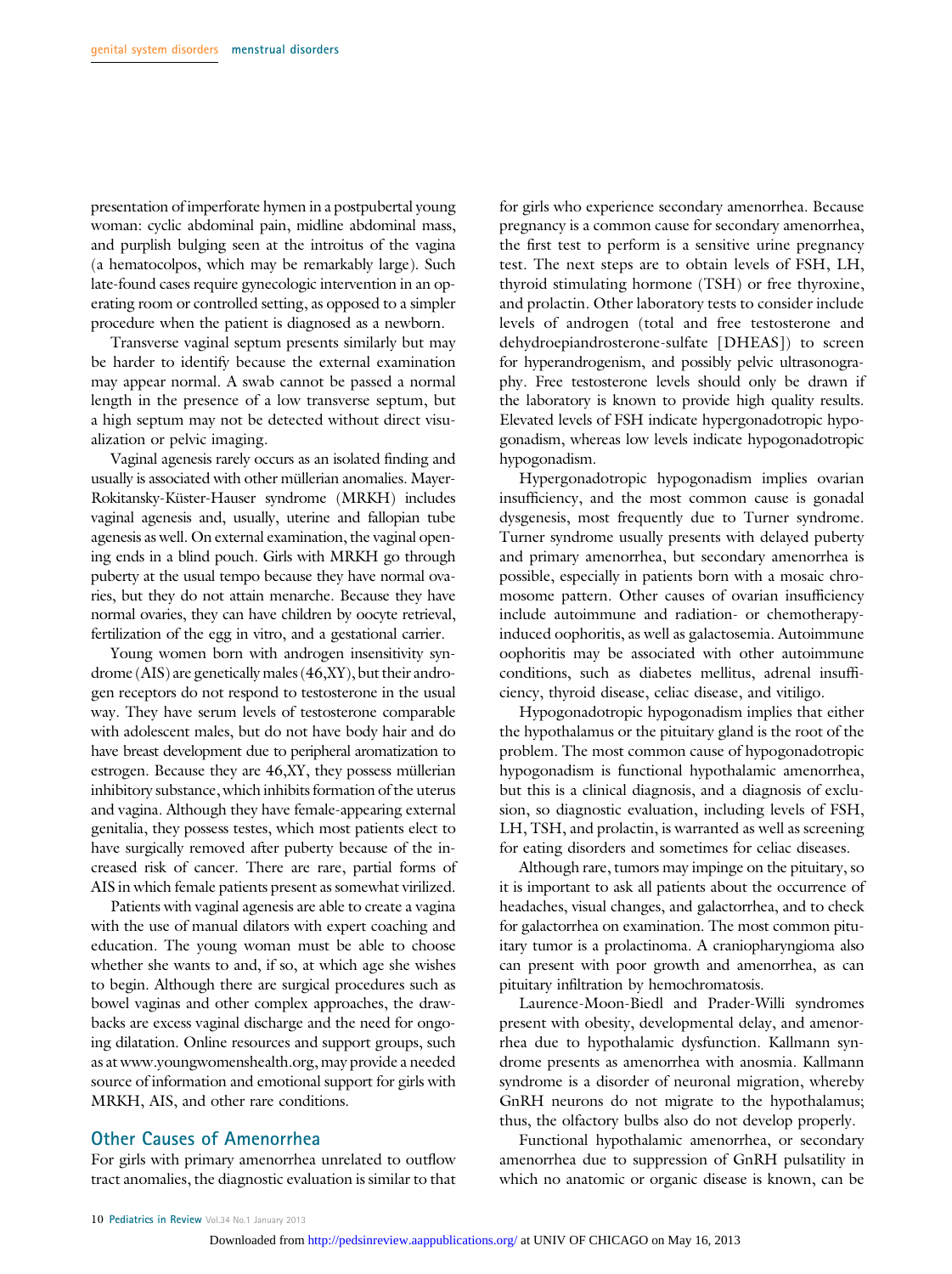caused by stress, weight loss, or exercise. This condition may result in a low estrogen state, which places young women at risk for failure to achieve peak bone mass. This disorder is often, but not always, associated with being underweight and with eating disorders. Secondary amenorrhea may precede significant weight loss in anorexia nervosa, and weight gain beyond the point where menses were lost frequently is required for resumption of menses. Normal-weighted bulimic patients who are purging frequently also may experience amenorrhea.

Female athletes are at risk for developing the "female athlete triad," consisting of energy insufficiency, amenorrhea, and low bone density. Use of oral contraceptives (OCPs) can induce withdrawal bleeding but has not been shown to be effective at increasing bone density in athletes or in those with anorexia nervosa.

The role of leptin is being investigated actively, because leptin administration recently has been demonstrated to promote resumption of menses. Trials of androgens and estrogens together and transdermal estrogen alone have demonstrated promising effects in small studies. Increased energy availability, meaning weight gain in most cases, has been shown to have long-term and significant positive effects on bone density.

Because of the serious long-term sequelae for bone health, young women with prolonged functional hypothalamic amenorrhea who do not or will not increase their energy availability should be referred for multidisciplinary assessment to a nutritionist, a mental health professional, and a health-care provider who are well versed in eating disorders and bone health. (6)

PCOS is the most common endocrinopathy in young adult women; some researchers estimate that the condition affects up to 10% of American women of reproductive age. Young women with PCOS present with amenorrhea or oligomenorrhea and signs of hyperandrogenism, including hirsutism and acne. They are often, but not always, overweight.

There are three sets of criteria for diagnosis of PCOS: the 1990 National Institutes of Health consensus criteria, the 2003 Rotterdam criteria, and the 2006 Androgen Excess Society criteria. (7)(8)(9) The National Institutes of Health criteria include patients with anovulatory menses and clinical or biochemical evidence of hyperandrogenism, with or without polycystic ovaries on ultrasonography, in whom other diagnoses (eg, late-onset congenital adrenal hyperplasia and thyroid disease) have been excluded. The Androgen Excess and PCOS Society guidelines also include those patients who experience normal menses but have biochemical or clinical hyperandrogenism and also polycystic ovaries on ultrasonography. Most pediatric clinicians use one of these two definitions, with clinical or biochemical hyperandrogenism being sine qua non.

Evaluation for PCOS includes measuring LH, FSH, TSH, and prolactin levels to exclude other disorders, as well as obtaining serum levels of testosterone (a normal total testosterone excludes a testosterone-producing tumor), free testosterone (elevated in most patients with PCOS), and DHEAS.

In patients with virilization (eg, clitoromegaly, deep voice, notable hirsutism), a first morning 17-hydroxyprogesterone to rule out late-onset congenital adrenal hyperplasia and evaluation for a tumor is warranted. Pelvic ultrasonography may be a useful adjunct to laboratory testing, although ideally the procedure should be performed in a center with pediatric expertise. In the case of significantly elevated concentrations of DHEAS or total testosterone, other androgen levels, such as androstenedione and dehydroepiandrosterone, may be drawn, and consultation with an endocrinologist is suggested. In rare situations of high testosterone levels combined with genital anomalies, chromosome studies should be considered to rule out intersex conditions.

PCOS is associated with abnormal LH pulsatility and secretion beginning in the premenarchal period, ultimately resulting in increased androgen production from the ovaries and adrenal glands, as well as anovulation. Because anovulation leads to irregular buildup of the endometrial lining, the initial presentation of PCOS may be as heavy (previously known as dysfunctional) uterine bleeding.

PCOS is associated with insulin resistance in more than one half of patients and is an independent risk factor for later development of type II diabetes and the metabolic syndrome. Current recommendations are that patients who have PCOS and an elevated BMI should undergo lipid testing and an oral glucose tolerance test every 1 to 2 years.

Because of prolonged periods of unopposed estrogen stimulation and endometrial proliferation resulting from anovulation, older women with PCOS also are at increased risk of endometrial cancer. This risk can be reduced through early detection and treatment to ensure more regular endometrial shedding. Lifestyle modification including exercise and weight loss can improve menstrual regularity in some women.

Pharmacologic treatment for PCOS includes three options: cyclic use of progestins to induce withdrawal bleeding; use of estrogen-containing contraceptives (pills, transdermal patch, or vaginal ring) to reduce ovarian androgen production and increase steroid hormone binding globulin; and use of metformin to lower circulating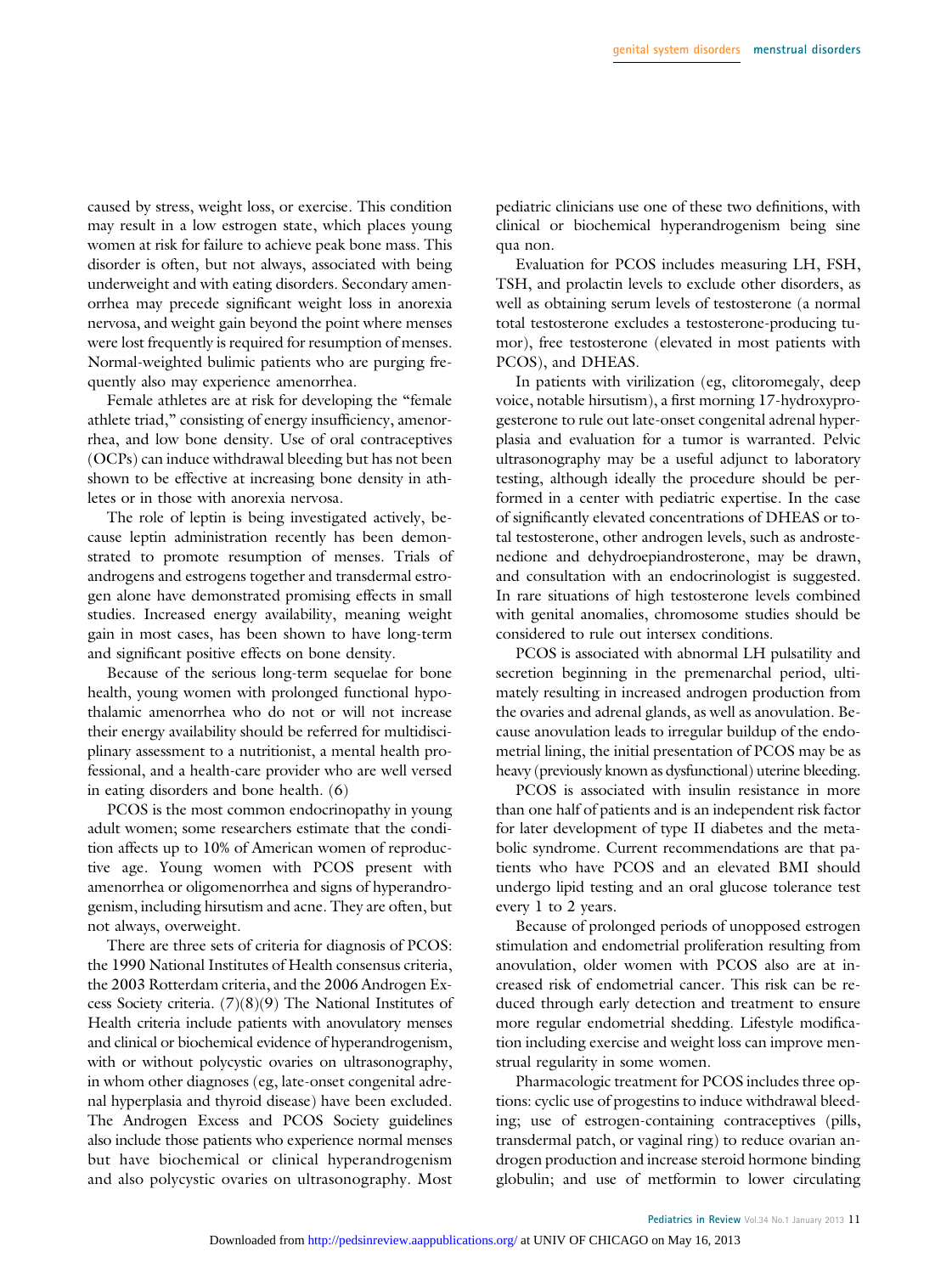insulin levels and reduce ovarian steroid hormone production.

It is important to note the potential reproductive ramifications of these therapies. Estrogen-containing contraceptives are the best option for sexually active young women who do not desire a pregnancy and those with hirsutism and acne; metformin use is particularly helpful for those with glucose intolerance. Metformin promotes ovulation, so this drug should not be the sole therapy in sexually active teenagers. Some young women choose to use both therapies. Spironolactone often is used as an adjunct treatment to reduce androgen effects on the hair follicle in girls with hirsutism; spironolactone's use as monotherapy is not recommended because it is teratogenic and causes menstrual irregularity unless used in conjunction with an estrogen-containing contraceptive.

### Abnormal Vaginal Bleeding

Abnormal vaginal bleeding is reported commonly during adolescence. Pediatric practitioners must know what is normal in order to assess patients accurately. A normal period usually lasts 3 to 7 days. Bleeding that lasts 8 days or longer is considered abnormal. The normal interval between menses in adolescents may be between 21 and 45 days in young adolescents, although 21 to 35 days is more common.

Menorrhagia means a large quantity of bleeding, metrorrhagia means irregular bleeding, and menometrorrhagia means heavy and irregular bleeding. When patients say that they have "heavy" bleeding, however, it is important to ask them whether they mean bleeding that is in large quantity, frequent, or associated with pain, because these symptoms have different implications. Studies reveal that both adolescent patients and their clinicians can significantly underestimate as well as overestimate the amount of vaginal bleeding, so it is important to obtain objective evidence of blood loss regardless of the history (eg, complete blood count).

The differential diagnosis of abnormal vaginal bleeding is broad (Table 2). The term "dysfunctional uterine bleeding" has been replaced by "abnormal uterine bleeding." Abnormal uterine bleeding refers to irregular and sometimes heavy bleeding due to a delay in maturation of the negative feedback loop whereby rising estrogen levels suppress FSH secretion. This maturational delay results in a constantly proliferative endometrium with irregular shedding. Abnormal uterine bleeding is the most common cause of abnormal bleeding in adolescents, but it is a diagnosis of exclusion, and the differential diagnosis also should include pregnancy (including complications such as ectopic pregnancy and miscarriage), bleeding disorders, pelvic infection, and endocrinopathies such as PCOS and thyroid disease.

In evaluating the patient with abnormal vaginal bleeding, it is important to consider the possibility of pregnancy first, because pregnancy complications presenting with bleeding, such as ectopic pregnancy, can be life threatening. All patients should be asked privately whether they have ever had sex, coerced or voluntary, but pregnancy testing should be obtained universally because patients may fear the consequences of disclosure. Patients who have ever had sex should be asked specifically about contraceptive use and about history of any sexually transmitted infections, and should be tested for gonorrhea and *Chlamydia trachomatis* infection by using simple urine nucleic acid amplification tests. Regardless of stated history, pediatricians should have a low threshold for performing these tests for unexplained bleeding because the prevalence of Chlamydia is so high in adolescent women.

The patient's menstrual history can then help narrow down other possibilities. Patients should be asked about the date of menarche and the pattern of bleeding since that time. For patients who have had heavy flow from the time of initial menses, a bleeding disorder such as von Willebrand disease is more likely. Regular cycles accompanied by premenstrual symptoms and dysmenorrhea usually imply ovulatory bleeding. Regular, cyclic, but heavy flow is suggestive of a hematologic cause. Irregular cycles suggest anovulatory cycles, which may be due to an underlying endocrinopathy such as PCOS or hypothyroidism, a condition that causes functional hypothalamic amenorrhea. Intermenstrual bleeding suggests anatomic disease (cervicitis due to sexually transmitted infections must be ruled out) or breakthrough bleeding associated with use of hormonal contraception.

The review of symptoms should include questions about weight changes, exercise habits, bleeding tendencies, acne, hirsutism, headaches, visual changes, chronic illness, bowel habits, and urinary symptoms (younger patients may confuse hematuria with vaginal bleeding). Family history of bleeding tendencies (especially during childbirth and surgical procedures), endocrinopathies, and infertility should be elicited. Patients should be asked specifically (and confidentially) about contraceptive use, including intrauterine devices (IUDs). Clinicians also should ask about antipsychotic and antiepileptic medications that may cause irregular bleeding, and aspirin and other anticoagulants, which may worsen bleeding.

Physical examination should include orthostatic vital signs for those with heavy bleeding. Young women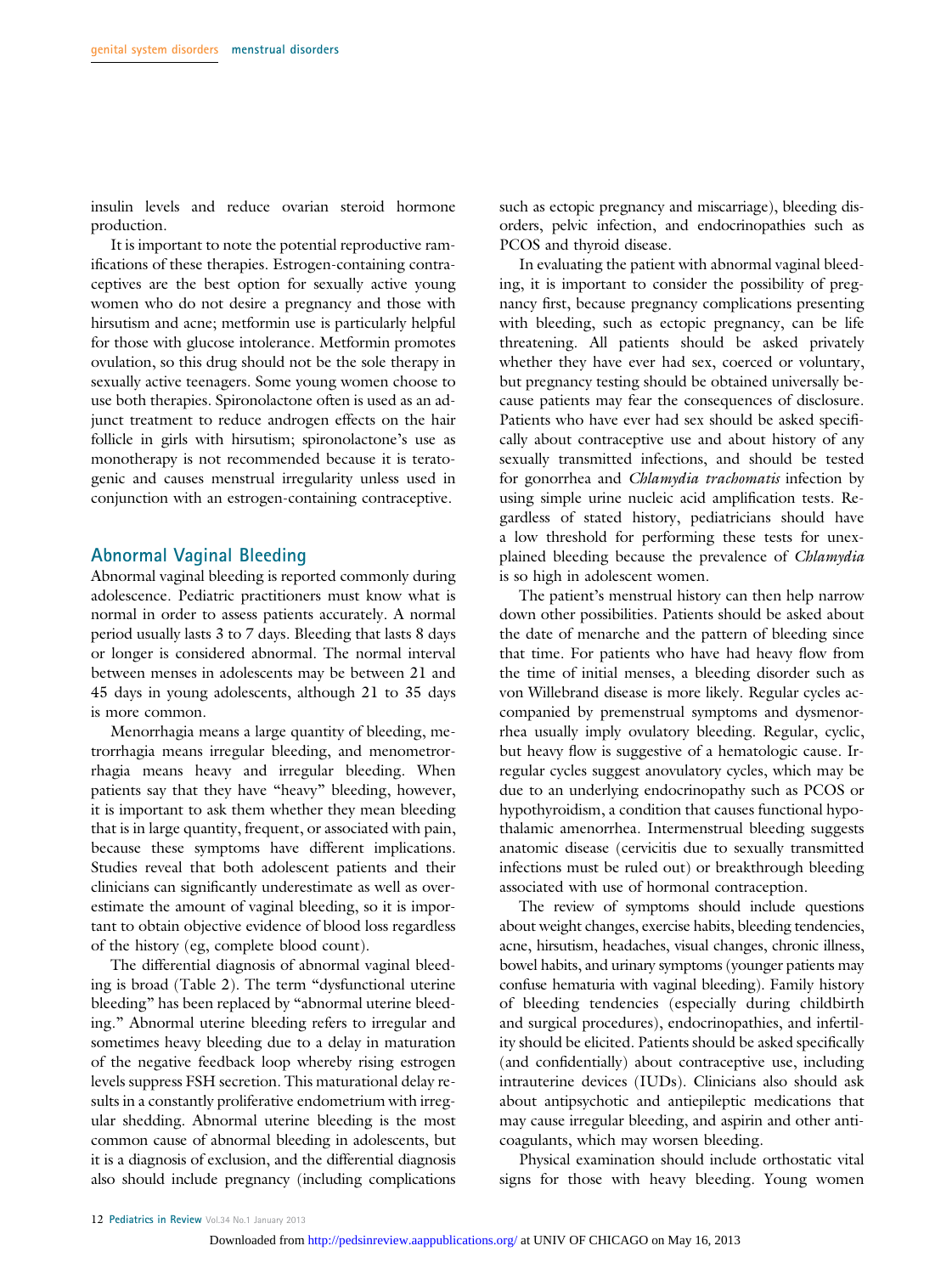# Table 2. Differential Diagnosis of Abnormal Vaginal Bleeding in the Adolescent Girl

Abnormal uterine bleeding Cervical problems

Pregnancy-related complications Threatened abortion Spontaneous, incomplete, or missed abortion Ectopic pregnancy Gestational trophoblastic disease Uterine problems Complications of termination procedures Submucous myoma

Infection Pelvic inflammatory disease Endometritis **Cervicitis** Vaginitis

Bleeding disorders Thrombocytopenia (eg, idiopathic thrombocytopenic purpura, leukemia, aplastic anemia, hypersplenism, chemotherapy) Coagulation disorders (eg, von Willebrand disease, other disorders of platelet function, liver dysfunction, vitamin K deficiency)

Endocrine disorders Hypo- or hyperthyroidism Adrenal disease Hyperprolactinemia PCOS Primary ovarian insufficiency

Vaginal abnormalities Carcinoma or sarcoma Laceration

Cervicitis (including cystic fibrosis) Polyp Hemangioma Carcinoma or sarcoma Congenital anomalies Polyp Carcinoma Use of intrauterine device Breakthrough bleeding associated with hormonal contraceptives Ovulation bleeding Ovarian problems **Cyst** Tumor (benign, malignant) Endometriosis

Trauma

Foreign body (eg, retained tampon)

Systemic diseases Diabetes mellitus Renal disease Systemic lupus erythematosus

**Medications** Hormonal contraceptives Anticoagulants Platelet inhibitors Androgens Spironolactone Antipsychotics

Reprinted with permission from Gray SH, Emans SJ. Abnormal vaginal bleeding in the adolescent. In: Emans SJ, Laufer MR, eds. Emans, Laufer, and Goldstein's Pediatric and Adolescent Gynecology. 6th ed. Philadelphia, PA: Lippincott, Williams, and Wilkins; 2011:159–167.

may be remarkably tolerant of severe anemia and show no signs other than resting tachycardia or orthostatic hypotension. Providers should examine the skin for acne, hirsutism, and acanthosis nigricans suggestive of PCOS as well as petechiae or bruising to suggest bleeding disorders. The thyroid gland should be palpated. Palpation of the abdomen should begin in the epigastric area and progress downward, assessing for a uterine fundus that would suggest undetected pregnancy. Pelvic and bimanual examination is indicated for sexually active patients to screen for cervicitis and pelvic inflammatory disease. In virginal patients who have longstanding ongoing bleeding or bleeding resulting in anemia, assessment can be managed by external genital examination with passage of a cotton-tip swab to assess vaginal patency, as well as transabdominal pelvic ultrasonography.

Laboratory testing should consist initially of a urine pregnancy test and a complete blood count, including platelet and reticulocyte count, and TSH level. In both the initial evaluation and in follow-up treatment, for girls who have normal hemoglobin level and hematocrit, the content of hemoglobin in the reticulocyte is a sensitive indicator of iron deficiency and can give clinicians more information about the tempo of bleeding or recovery of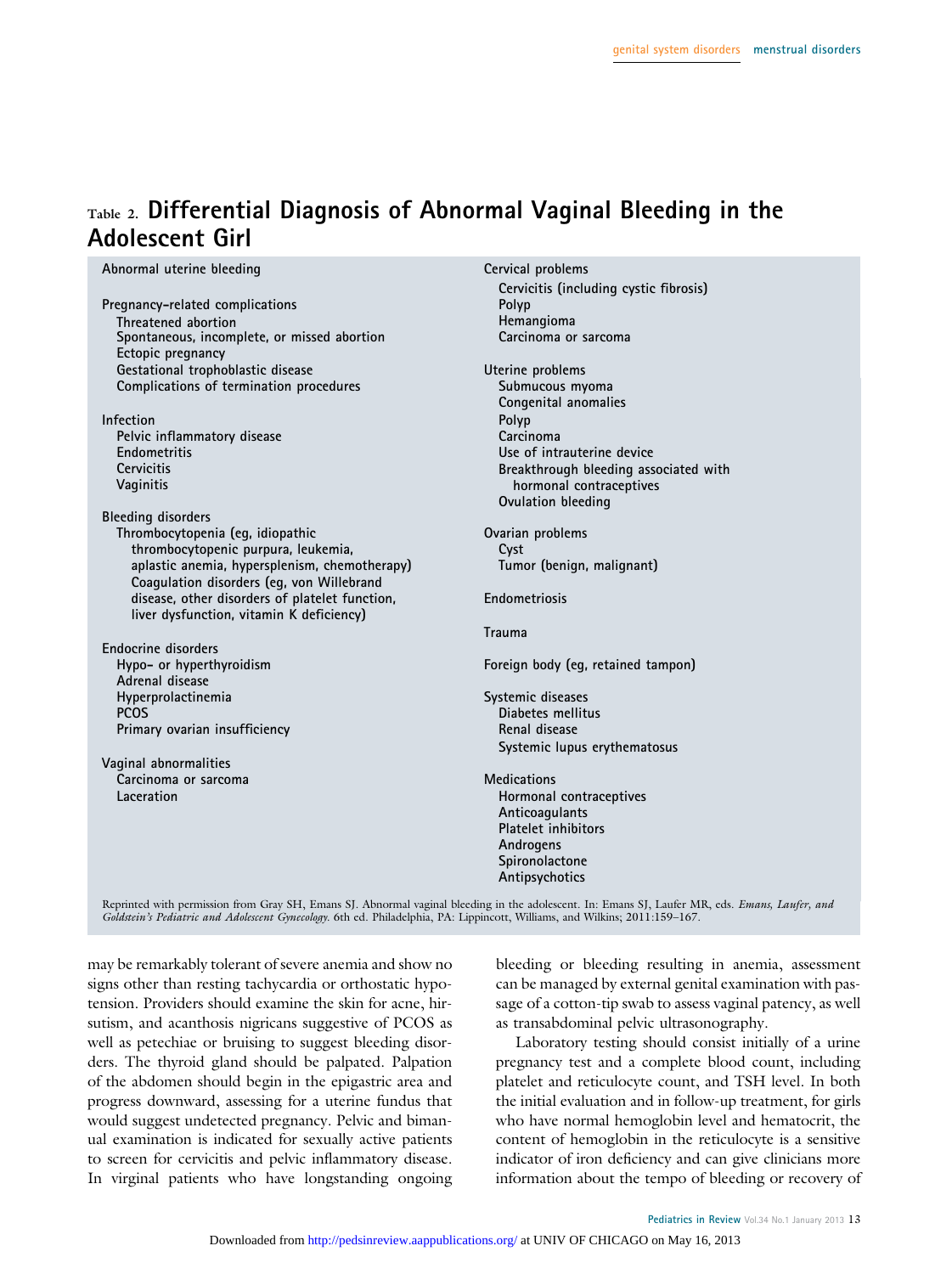iron stores. Other laboratory testing may be indicated depending on the severity and nature of the symptoms.

For those patients with hemorrhage from menarche or serious bleeding at any time, coagulation studies including prothrombin time/international normalized ratio, partial thromboplastin time, and Von Willebrand panel are indicated. For those patients with previous amenorrhea or irregular bleeding, screening for endocrinopathies should be conducted by measuring FSH, LH, TSH, and possibly prolactin, as well as androgen levels for girls with signs of hyperandrogenism on examination. For girls presenting with focal pain or a pelvic mass, abdominal ultrasonography also is warranted.

Treatment of abnormal vaginal bleeding is based largely on the severity of anemia, in addition to management of any comorbid conditions. The preferred treatment of vaginal bleeding in adolescence is medical; surgical intervention rarely is indicated. All treatment of vaginal bleeding resulting in anemia must include iron replacement, although this therapy can be overlooked easily during the acute presentation and management.

The general goal of treatment is to stabilize the endometrium by providing estrogen for initial hemostasis and progestins for endometrial stability. The most convenient and effective option in most cases is treatment by using combined OCPs (Table 3). Sudden withdrawal of either estrogen or progestin may trigger ongoing bleeding, so treatment for several months usually is warranted. Long-term follow-up for conditions predisposing to abnormal bleeding, such as PCOS, is necessary as well.

For adolescents who have contraindications to the use of estrogen, such as a history of blood clot, uncontrolled hypertension, migraine with aura, immobility, or chronic illness, management of abnormal bleeding with cyclic progestins often is possible, although sometimes more challenging. Progestin-eluting IUDs may be an option in some cases.

Menstrual suppression by using GnRH analogs is desirable in some conditions, but because of the initial agonist phase, withdrawal bleeding often occurs at 3 weeks before amenorrhea is established. For this reason, prophylactic use is better than use in an acute emergency. Antifibrinolytics such as tranexamic acid interfere with the breakdown of blood clots and thus stop or slow down bleeding; these agents may be an option in some adolescents with bleeding disorders; consultation with a hematologist is suggested.

### **Dysmenorrhea**

Dysmenorrhea is common in young women worldwide and occurs in the majority of adolescents. Primary, or functional, dysmenorrhea is pain that occurs in the absence of pelvic disease, whereas secondary dysmenorrhea is secondary to a pathologic process. Primary dysmenorrhea is more common than secondary dysmenorrhea, but clinicians should be familiar with "red flags" on history and examination that should lead them to pursue a diagnosis other than functional pain.

Primary dysmenorrhea usually presents in the second or third gynecologic year, when ovulation becomes more regular. Pain may be reported in the lower abdomen, back, or upper thighs. The pain may be associated with headache, nausea, or diarrhea. The symptoms are caused by prostaglandin E2 and F2a secretion in the uterus after an ovulatory cycle, resulting in increased uterine contractility and upregulation of pain receptors.

Nonsteroidal anti-inflammatory drugs (NSAIDs), such as ibuprofen and naproxen, inhibit cyclooxygenase, an enzyme necessary for prostaglandin synthesis. NSAIDs are used commonly to treat dysmenorrhea and have been shown to be effective in randomized controlled trials. It is important to know that acetaminophen does not act on this pathway and is much less effective for the treatment of primary dysmenorrhea. Traditional recommendations for rest, exercise, and proper nutrition have not been shown to be effective.

Primary dysmenorrhea may result in significant school absence and lost productivity, so aggressive and evidencebased treatment is warranted. If appropriate doses of NSAIDs (Table 4) do not control symptoms after two to three cycles, a trial of OCPs may be indicated. OCPs reduce menstrual pain by eliminating ovulation and by thinning the endometrial lining; when ovulation does not occur and the endometrial lining is thinner, the synthesis of prostaglandins is reduced. In severe cases, extended cycle OCP regimens (eg, 84 active pills, followed by 7 placebos) may be used to eliminate menses. Young women with dysmenorrhea often try over-the-counter medications, including ibuprofen and naproxen, and complementary therapies such as vitamins and herbal remedies. Pediatric clinicians should therefore ask specifically about previous treatments before prescribing additional medications.

Before assuming a patient has primary dysmenorrhea, the clinician should consider possible causes of secondary dysmenorrhea. Patients who continue to experience significant pain despite 3 to 6 months of OCP use have a significantly higher risk of endometriosis (presence of endometrial tissue outside the uterus) and should be referred to a pediatric gynecologist for evaluation. Laparoscopy is the only definitive way to diagnose endometriosis, but often it is difficult to recognize this condition in pediatric patients.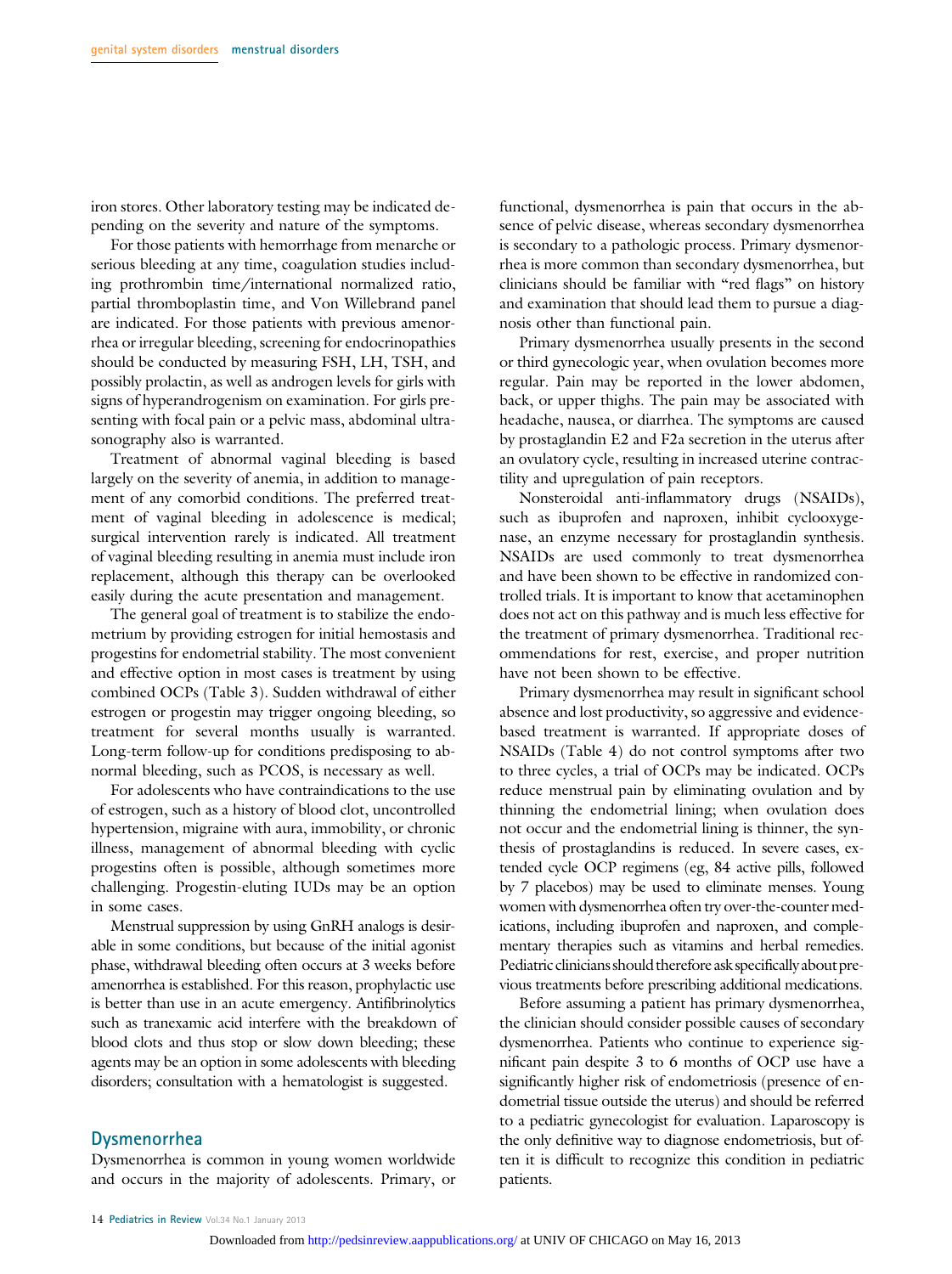# Table 3. Suggested Combined OCP Regimens for Abnormal Bleeding

Use a monophasic OCP such as:

- Norgestrel 0.3 mg/ethinyl estradiol 30 µg (Lo/Ovral, Low-Ogestrel, Cryselle).<sup>a</sup>
- Levonorgestrel 0.15 mg/ethinyl estradiol 30  $\mu$ g (Nordette, Levlen, Levora, Portia).<sup>a</sup>

For all patients:

- Advise the patient to keep a menstrual calendar.
- Ensure iron stores are addressed. Patients typically need several months of oral iron supplementation to replete iron stores, and then should be instructed in maintenance of iron needs.
- If OCPs are used for treatment and then discontinued, consider cyclic progestin therapy to prevent recurrences.
- A. For mild bleeding—menses slightly prolonged or cycle slightly more frequent, without anemia (Hgb normal):
- May be observed for several cycles and provided treatment with iron and NSAIDs such as ibuprofen or naproxen sodium. • Consider treatment with OCP or progestin.
- If choose to treat with OCP: 1 pill daily for 21 d, followed by 1 wk of placebo pills or 1 hormone pill continuously for 84 day cycles or longer.
- Continue this regimen for 3-6 mo.<sup>b</sup>
- B. For moderate bleeding—menses lasting >7 d or cycle frequency <3 wk and mild anemia (Hgb 10–11 g/dL):
	- If the patient is not bleeding significantly at the time of the visit, is not already on hormonal therapy, and anemia is mild: 1 pill a day for 21 d is a reasonable first step.
	- If patient is bleeding moderately at time of visit: 1 pill twice a day until bleeding stops, followed by 1 hormonal pill a day for at least 21 d is a reasonable first step.
	- If bleeding is under control, continue cyclic 21 day or may elect extended cycles for 3–6 mo. $<sup>b</sup>$ </sup>
- Follow serial Hgbs, as needed; if bleeding persists, may need to continue twice-daily pill for a short interval.
- C. For severe bleeding with moderate anemia (Hgb 8–10 g/dL)
	- Consider inpatient admission unless patient's bleeding is slowing and family is reliable, has transportation, and is reachable by phone.
	- For severe bleeding: 1 pill four times a day for 2–4 d, with antiemetic as needed 2 h before each pill; followed by 1 pill three times a day for 3 d; and then 1 pill twice a day for at least 2 wk. (For this regimen, prescribing OCPs "four times a day" should be written as "1 pill every 6 hours" and "3 times a day" as "1 pill every 8 hours" in order to maintain hormonal concentrations.)
	- For bleeding that is slowing and Hgb >9 g/dL: 1 pill twice a day can be initiated as a first step.
	- Follow closely with serial Hgb; if anemia or bleeding persists, may need to continue twice-daily hormonal pill and eliminate pill-free interval until Hgb has returned to normal.
- Once Hgb has normalized, cycle using 21 once-daily pills and 5-7 d of placebo or extended cycles for 6 mo.<sup>b</sup>
- D. Severe bleeding with severe anemia (Hgb  $\leq$ 7 g/dL, orthostatic vital signs):
	- Admit for inpatient management. Transfusion needs are individualized on the basis of Hgb, orthostatic symptoms, amount of ongoing bleeding, and the ability to gain control of the bleeding.
	- Most patients can be treated with OCPs: 1 pill every 4–6 h until bleeding slows (usually takes 24–36 h), with antiemetics as needed; 1 pill four times a day for 2–4 d; 1 pill three times a day for 3 d; 1 pill twice a day until hematocrit is >30%.
	- Occasionally intravenous conjugated estrogens (Premarin) 25 mg every 4 h for 2–3 doses are used in severe acute hemorrhage. It is very important to remember that the estrogen will stop the bleeding but if a progestin is not added, a rebleed from estrogen withdrawal will occur when the IV estrogen is discontinued.
	- Consider antifibrinolytic therapy.
	- Once Hgb has normalized, cycle using 21 once-daily pills and 5–7 d of placebo or use extended cycles for 6–12 mo.<sup>b</sup>

Reprinted with permission from Gray SH, Emans SJ. Abnormal vaginal bleeding in the adolescent. In: Emans SJ, Laufer MR, eds. Emans, Laufer, and Goldstein's Pediatric and Adolescent Gynecology. 6th ed. Philadelphia, PA: Lippincott, Williams, and Wilkins; 2011:159-167. Hgb=hemoglobin. <sup>a</sup>Mention of brand name does not imply endorsement of a particular product. <sup>b</sup>It is important to reconsider a patient's need for birth control before discontinuing OCP therapy.

Other red flags include pelvic pain or bleeding that occurs midcycle and pain associated with vaginal discharge, all of which may be associated with pelvic infections. Clinicians should have a low threshold for sending nucleic acid amplification testing for gonorrhea and C trachomatis and doing a speculum and bimanual examination to screen for pelvic inflammatory disease. Pelvic examination also may

reveal evidence of an IUD; non-hormone-containing IUDs may increase menstrual pain significantly. Again, urine pregnancy testing is always worthwhile because adolescents may mistake bleeding in early pregnancy for a period.

In adolescents who have dysmenorrhea from menarche that progresses steadily, genital tract abnormalities with obstruction should be considered, as well as endometriosis.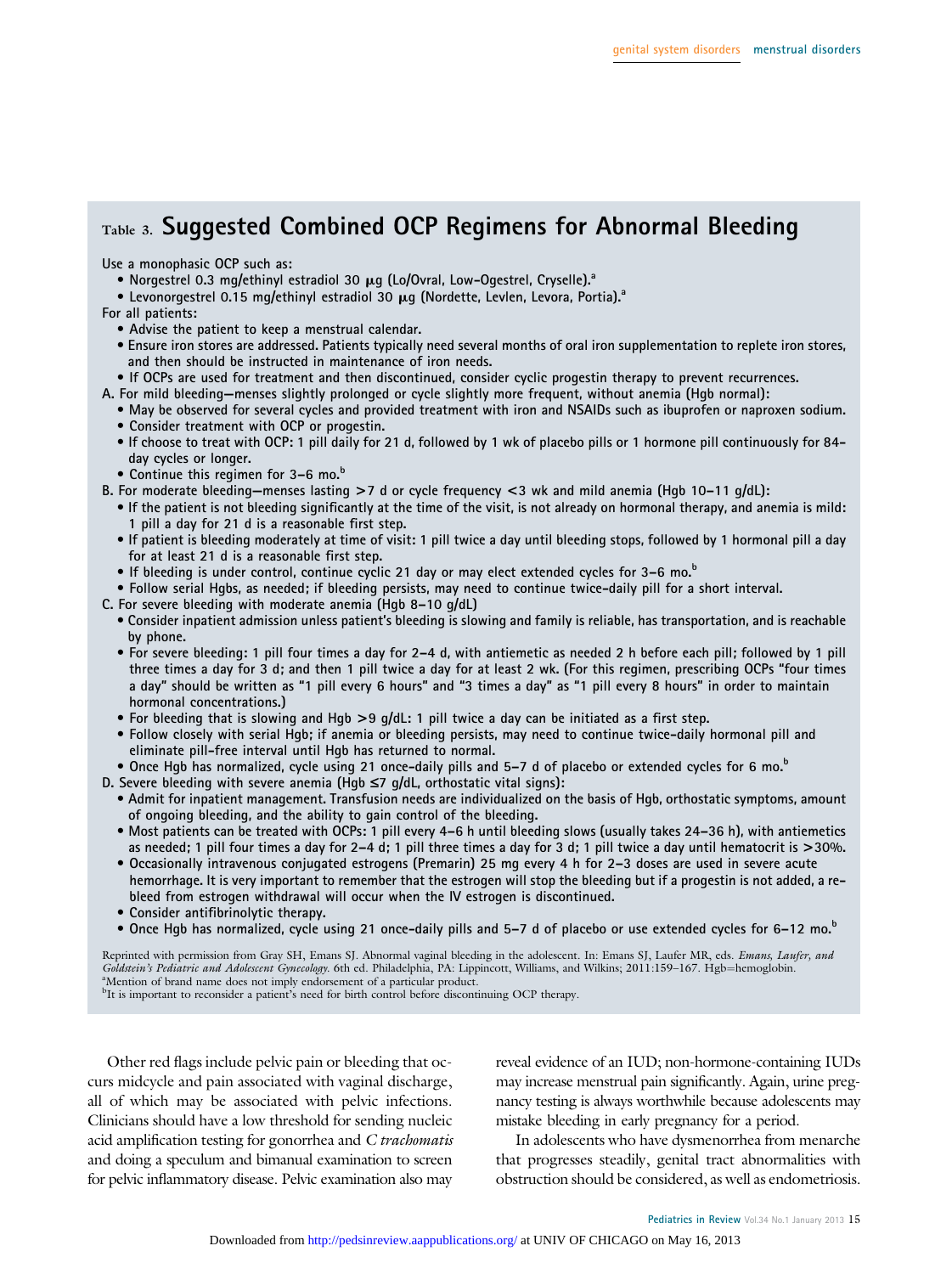# Table 4. Medications Used to Treat Dysmenorrhea

Propionic Acid Group:

| • Ibuprofen       | 400-600 mg Q 4-6 H                        |
|-------------------|-------------------------------------------|
| · Naproxen sodium | 550 mg load, then                         |
|                   | 275 mg Q 6 H                              |
| • Naproxen        | 500 mg load, then 250 mg                  |
|                   | $Q_6 - 8$ H                               |
| Fenamate Group:   |                                           |
| • Mefenamic acid  | 500 mg loading dose, then<br>250 mg Q 6 H |

Reprinted with permission from Braverman PK, Sondheimer SJ. Menstrual disorders. Pediatr Rev. 1997;18(1):25.

Other causes of pelvic pain not associated with menstrual problems are beyond the scope of this review.

# Young Women With Special Health-Care **Needs**

Young women with special health-care needs and their families may need particular care with respect to normal menstruation as well as menstrual disorders. When possible, the patient's concerns should be expressed privately and remain confidential. It is important that pediatric practitioners not assume that young women with disabilities, cognitive or otherwise, are not sexually active. Patients' ability to consent to sexual activity should be assessed and discussed openly with parents when appropriate. Many parents have fears about their daughters' vulnerability to coerced sex and deserve the opportunity to discuss these concerns.

Normal menses may cause problems of hygiene for girls with limited cognitive skills or limited mobility. Painful menses cause unnecessary suffering, and some conditions (eg, seizures, headaches) may be triggered or worsened by menstrual changes. Treatments to decrease, eliminate, or make bleeding more predictable should be "safe, minimally invasive, and nonpermanent" according to the 2009 American Congress of Obstetricians and Gynecologists Committee Opinion on menstrual manipulation for adolescents with disabilities. (10) Total amenorrhea may be difficult to obtain, and some patients and families may decide that it is easier to manage bleeding that is predictable but potentially longer, rather than bleeding that is sporadic and irregular.

NSAIDs may play a useful role in reducing pain and bleeding, as may combined OCPs, used traditionally or in extended or continuous regimens. For young women with limited mobility, the potential increased risk of deep vein thrombosis with estrogen use should

be weighed, although the absolute risk is low. Transdermal contraceptive patches may have a higher associated risk of blood clot. Medroxyprogesterone injection also may be of limited use in these patients due to the potential additive risk of low bone density with immobility, as well as weight gain that may further limit mobility.

Progestin implants offer long lasting and reversible contraception and sometimes can result in amenorrhea but carry a risk of unpredictable bleeding, as do progestin eluting IUDs, and both may require placement under anesthesia. Hysterectomy and endometrial ablation are more likely to result in amenorrhea but would be recommended only in very unusual circumstances.

# Summary

- The presence of normal menses in young women should be considered a vital sign; heavy, painful, absent, or irregular menses should be investigated. (Based on some research evidence as well as consensus.) (1)(2)
- Patients who are pregnant usually present with secondary amenorrhea but may present with irregular or heavy menstrual bleeding. A sensitive urine pregnancy test should be performed early in the evaluation of these complaints, regardless of stated sexual history. (Based on expert opinion.)
- Menstrual complaints such as heavy bleeding and dysmenorrhea are a frequent cause of school absence in girls and should be evaluated and treated. (Based on some research evidence as well as consensus.) (1)(2)
- Polycystic ovary syndrome (PCOS) is a frequent cause of secondary amenorrhea or oligomenorrhea but also can present with anovulatory and frequent menses. (Based on expert opinion.)
- Functional hypothalamic amenorrhea is associated commonly with stress, weight change, chronic illness, and intense athletic activity. Patients with eating disorders have an energy deficit, as do many of those experiencing intense athletic activity, and are at risk for hypothalamic amenorrhea.
- The morbidity associated with prolonged amenorrhea is low bone density due to inadequate estrogen production. Use of oral contraceptives (OCPs) alone appears not to restore bone density in girls with anorexia nervosa. The best recommendation is increased energy intake and weight gain when underweight. (Based on some research evidence as well as consensus.) (6)
- Young women with special health-care needs need assessment and counseling about sexuality and reproductive health. Clinicians should be aware of how cognitive or mobility issues affect menstrual hygiene and should present options for medical management of menses to improve quality of life. (Based on expert opinion.) (10)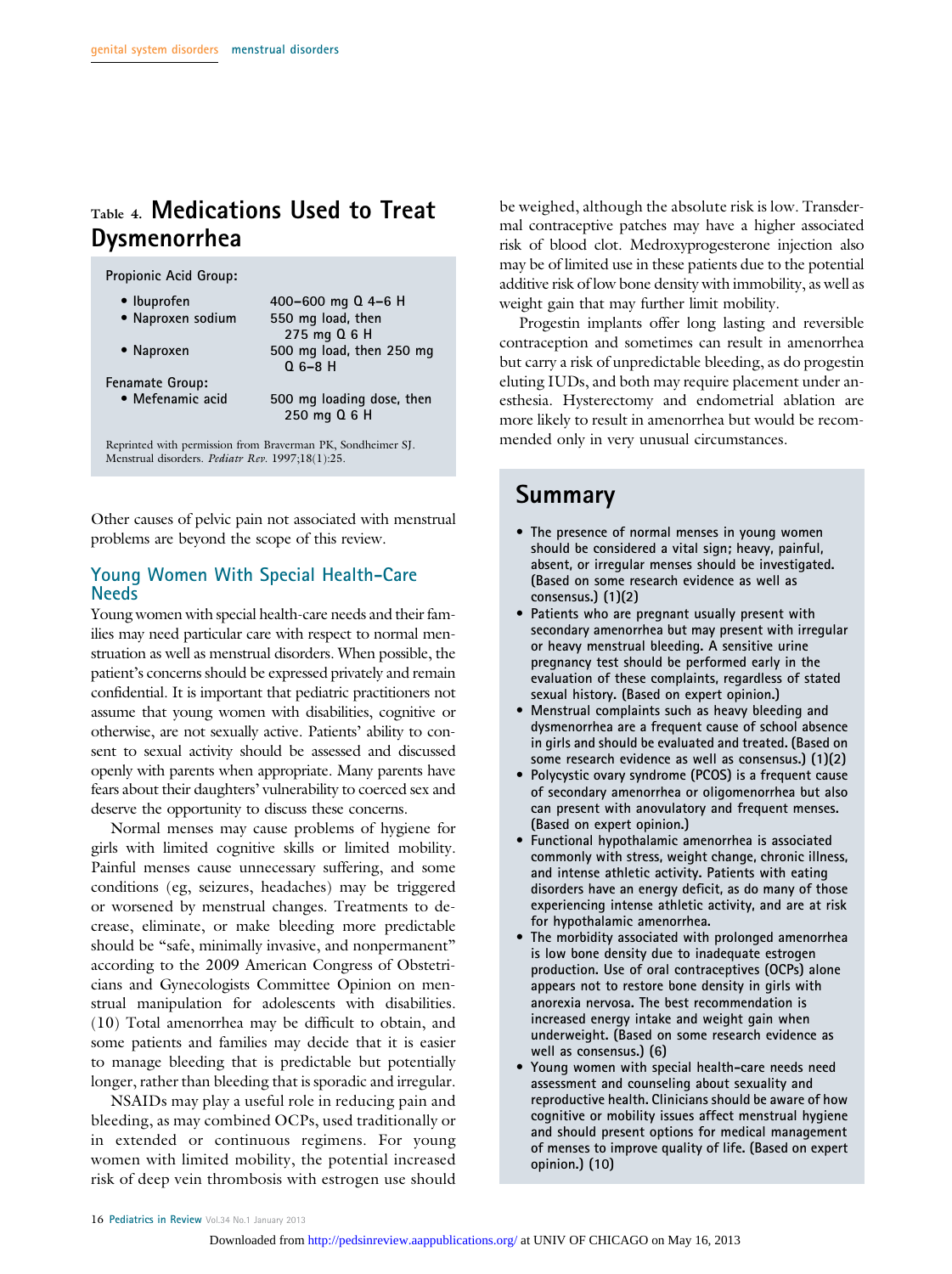ACKNOWLEDGEMENTS. The author wishes to thank Ms Alison Clapp for her assistance with review of the literature, as well as Drs S. Jean Emans and Gregory F. Hayden for their helpful suggestions regarding this article.

### References

1. Diaz A, Laufer MR, Breech LL; American Academy of Pediatrics Committee on Adolescence; American College of Obstetricians and Gynecologists Committee on Adolescent Health Care. Menstruation in girls and adolescents: using the menstrual cycle as a vital sign. Pediatrics. 2006;118(5):2245–2250

2. ACOG Committee on Adolescent Health Care. ACOG Committee Opinion No. 349, November 2006: Menstruation in girls and adolescents: using the menstrual cycle as a vital sign. Obstet Gynecol. 2006;108(5):1323–1328

3. Chumlea WC, Schubert CM, Roche AF, et al. Age at menarche and racial comparisons in US girls. Pediatrics. 2003;111(1):110-113 4. Sun SS, Schubert CM, Chumlea WC, et al. National estimates of the timing of sexual maturation and racial differences among US children. Pediatrics. 2002;110(5):911–919

5. Herman-Giddens ME, Slora EJ, Wasserman RC, et al. Secondary sexual characteristics and menses in young girls seen in office practice: a study from the Pediatric Research in Office Settings network. Pediatrics. 1997;99(4):505–512

6. Gordon CM. Clinical practice. Functional hypothalamic amenorrhea. N Engl J Med. 2010;363(4):365–371

7. Zadawski J, Dunaif A. Diagnostic Criteria for Polycystic Ovary Syndrome: Towards a Rational Approach. Oxford, England: Blackwell Scientific Publications; 1992

8. Rotterdam ESHRE/ASRM-Sponsored PCOS consensus workshop group. Revised 2003 consensus on diagnostic criteria and long-term health risks related to polycystic ovary syndrome (PCOS). Hum Reprod. 2004;19(1):41–47

9. Azziz R, Carmina E, Dewailly D, et al; Androgen Excess Society. Positions statement: criteria for defining polycystic ovary syndrome as a predominantly hyperandrogenic syndrome: an Androgen Excess Society guideline. J Clin Endocrinol Metab. 2006;91(11):4237-4245 10. American College of Obstetricians and Gynecologists Committee on Adolescent Health Care. ACOG Committee Opinion No. 448: Menstrual manipulation for adolescents with disabilities. Obstet Gynecol. 2009;114(6):1428–1431

### Suggested Reading

# PIR Quiz

This quiz is available online at<http://www.pedsinreview.aappublications.org>. NOTE: Learners can take Pediatrics in Review quizzes and claim credit online only. No paper answer form will be printed in the journal.

# New Minimum Performance Level Requirements

Per the 2010 revision of the American Medical Association (AMA) Physician's Recognition Award (PRA) and credit system, a minimum performance level must be established on enduring material and journal-based CME activities that are certified for AMA PRA Category 1 Credit<sup>TM</sup>. In order to successfully complete 2013 *Pediatrics in Review* articles for *AMA PRA Category 1 Credit<sup>TM</sup>*, learners must demonstrate a minimum performance level of 60% or higher on this assessment, which measures achievement of the educational purpose and/or objectives of this activity.

In Pediatrics in Review, AMA PRA Category 1 Credit™ may be claimed only if 60% or more of the questions are answered correctly. If you score less than 60% on the assessment, you will be given additional opportunities to answer questions until an overall 60% or greater score is achieved.

- 1. A mother brings in her daughter because of a concern that she has never menstruated. The patient is thin, athletic, and has a normal physical examination (including genital inspection). At what minimum age does this concern warrant further investigation?
	- A. 13 years.
	- B. 14 years.
	- C. 15 years.
	- D. 16 years.
	- E. 17 years.
- 2. A 14-year-old girl comes in with a history of monthly cyclical abdominal pain. On examination, you note midline tenderness in the area below the umbilicus, and a purplish bulging at the vaginal introitus. Of the following, the most likely diagnosis is:
	- A. Androgen insensitivity syndrome.
	- B. Chlamydial infection.
	- C. Crohn disease.
	- D. Hematocolpos.
	- E. Ovarian torsion.

Braverman PK, Sondheimer SJ. Menstrual disorders. Pediatr Rev. 1997;18(1):17–25, quiz 26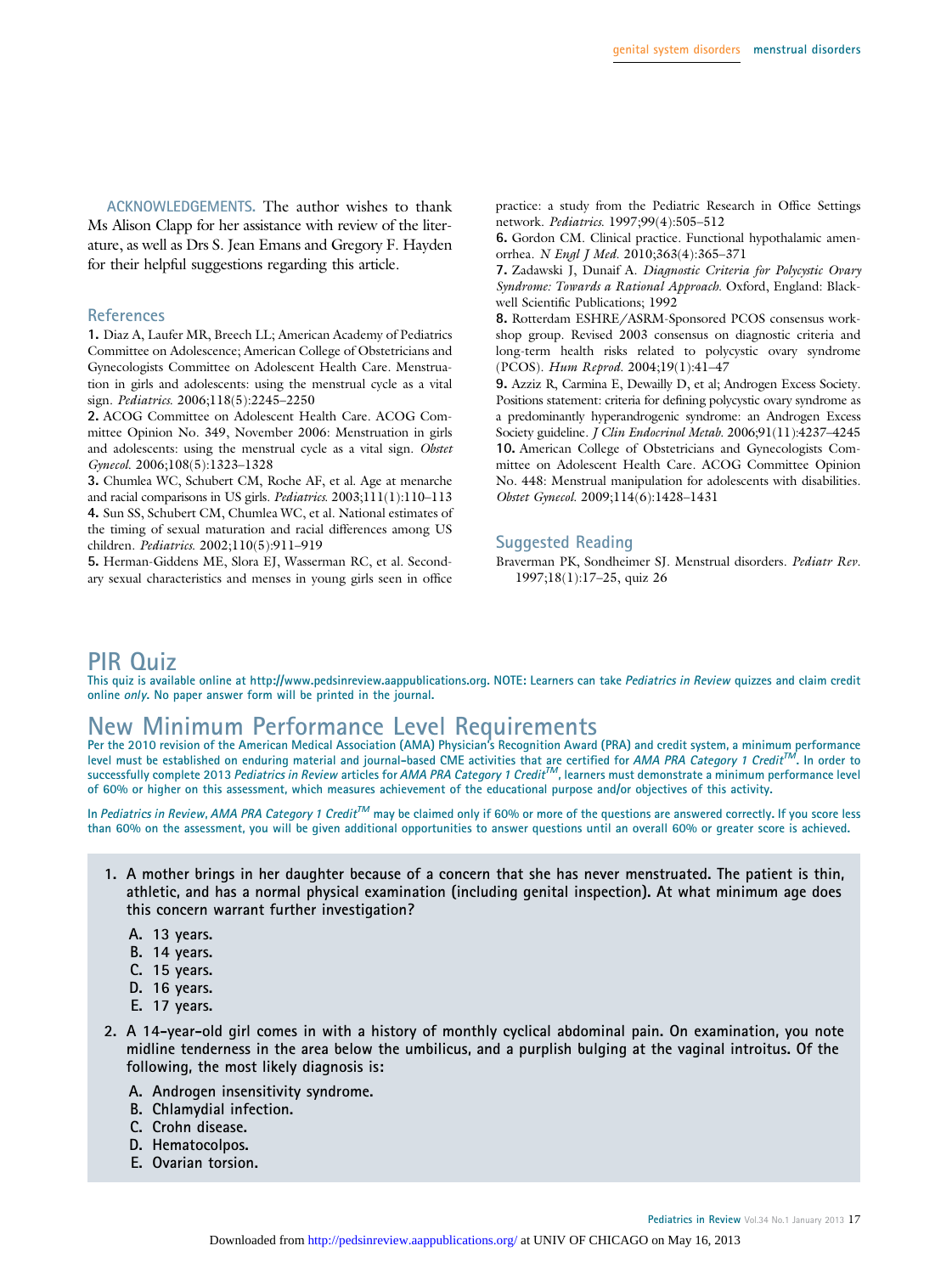- 3. A 15-year-old girl comes in for evaluation of infrequent menstrual periods. On examination, you note a BMI of 35 and acne. Otherwise, her examination is unremarkable. Of the following, what is the most likely laboratory abnormality associated with this patient's presentation?
	- A. Elevated follicular stimulating hormone (FSH).
	- B. Elevated free testosterone.
	- C. Elevated gonadotropic releasing hormone (GnRH).
	- D. Elevated prolactin.
	- E. Elevated thyroid stimulating hormone.
- 4. A 16-year-old girl is seen with a complaint of excessive bleeding with menses (menorrhagia). Of the following, which component of the history and examination most suggests von Willebrand disease?
	- A. Anovulatory cycles.
	- B. Heavy flow from time of initial menses.
	- C. Breakthrough bleeding in between periods.
	- D. Previous oral contraceptive use.
	- E. Tenderness on bimanual examination.
- 5. Of the following, which is the most appropriate first-line therapy for primary dysmenorrhea?
	- A. Acetaminophen.
	- B. Ibuprofen.
	- C. Metronidazole.
	- D. Oral contraceptive trial.
	- E. Relaxation techniques.